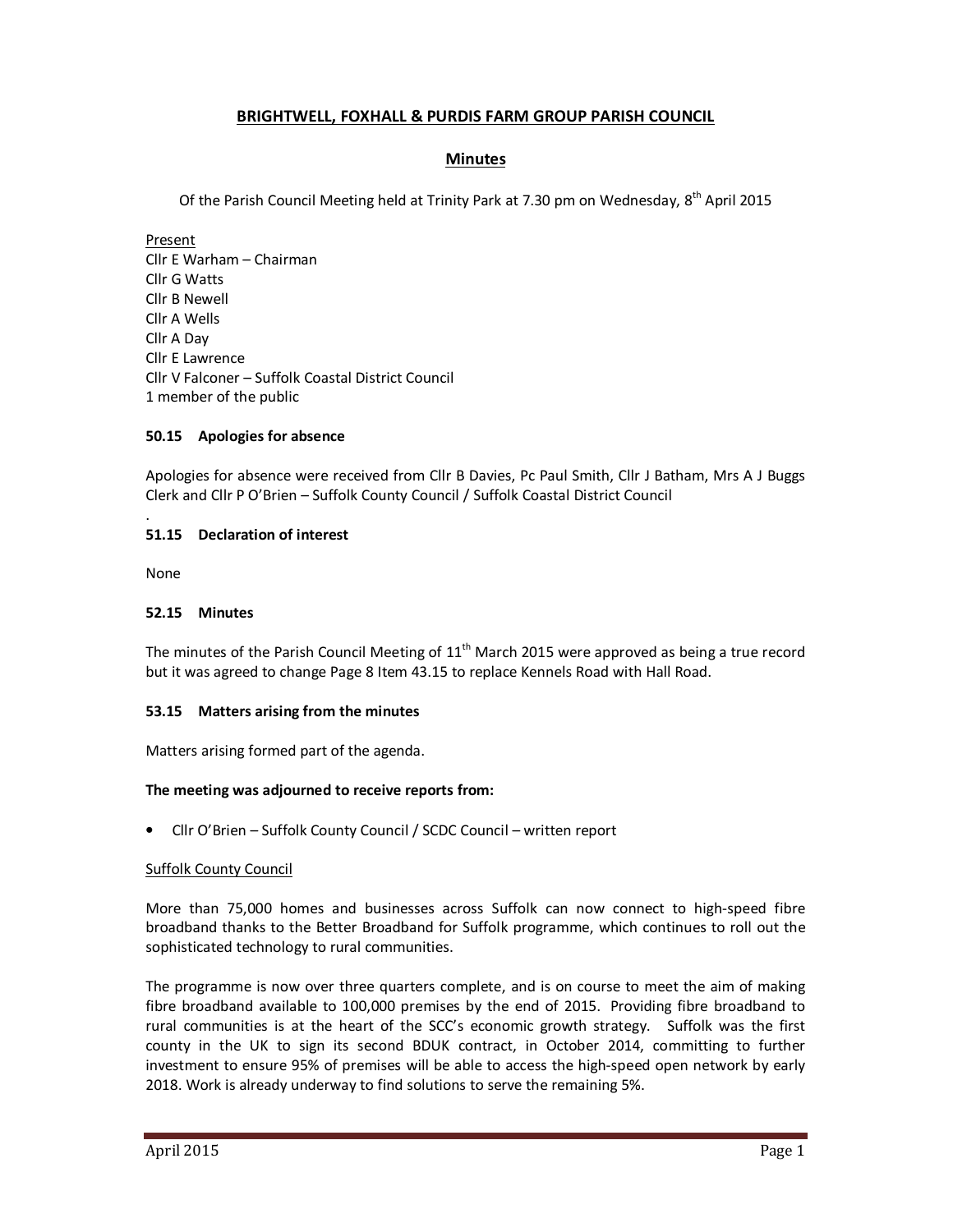The people of Suffolk are being invited to nominate their school, teacher, star pupil and many more, for the Raising the Bar Awards 2015.

The awards celebrate success and inspiration across the education system in Suffolk, and SCC wants nominations for people, places and projects that are raising the bar. You can nominate on-line at www.rtbawards.com If you are interested in sponsoring a Raising the Bar award email raisingthebar@suffolk.gov.uk Nominations close at 5pm on Tuesday 21 April.

The newly-written Suffolk Rail Prospectus launched in March reveals a number of rail priorities to be delivered in the county over the next 20 years.

Focus is being placed on new passenger trains, shorter journey times and improved passenger rail service frequency; the prospectus details how these aspirations alongside others will generate big economic returns for the Suffolk. The priorities detailed within the prospectus, include: early commitment to high quality new trains; faster journey times to principal destinations such as London Liverpool Street, Cambridge, Lowestoft, Peterborough and Norwich; improved frequency of rail services to key locations and within Suffolk. This includes a direct hourly service between Ipswich and Peterborough and a half-hourly service between Ipswich and Cambridge; up-grading major rail stations, including Lowestoft, Ipswich, Stowmarket, and Bury St Edmunds; and a new direct rail service between Ipswich and Oxford via the East-West Rail Link

The Lowestoft Spine Road was officially opened last month by Secretary of State for Transport Patrick McLoughlin MP.

The new stretch of road is 1.1km in length and runs between the existing roundabout at the northern end of Millennium Way, to the new roundabout that connects it with Blundeston Road, Corton Long Lane, and the northern section of the A12 towards Great Yarmouth.

• Cllr Falconer – Suffolk Coastal District Council – verbal / written report

### Suffolk Coastal District Council Report

The last year2014/2015 District Council wise has been a tidying up year with finalising the Deben Estury Plan, raising money for the Defence Flood Wall at Waldringfield and the coastal path in Levington, deciding on the number of Councillors and thus Wards for the future in Suffolk Coastal, should SCDC Head Office move and where to, and the new Local Plan (LDF) has been finalised but still has problems.

I can hardly believe it is 12 years since I became your District Councillor – the years have flown. The Nacton Ward has 10 Parishes with 6 Parish Council Meetings per month and in some cases every other month. Parish Chairmen have come and gone as have some Parish Clerks and Councillors and the subjects each Parish has had to deal with over this time have varied enormously. I have had the wonderful opportunity to learn about things I would never have probably known about and these problems have opened my eyes to the grass root problems of so many constituents who love the Nacton Ward. I have had to research many subjects to give you as much information as possible. Some Parishes have needed a helping hand others cope brilliantly with the problems besetting their village. The backbone to my work has been Suffolk Coastal, the Committees I have sat on, the workshops attended, visits to Sizewell, Bentwaters, a Sola Farm in Ely along with numerous site visits re contentious Planning Applications in the Ward. Networking has been a key part of the job not only with Suffolk Coastal but with the Police, Suffolk County Council and many many constituents.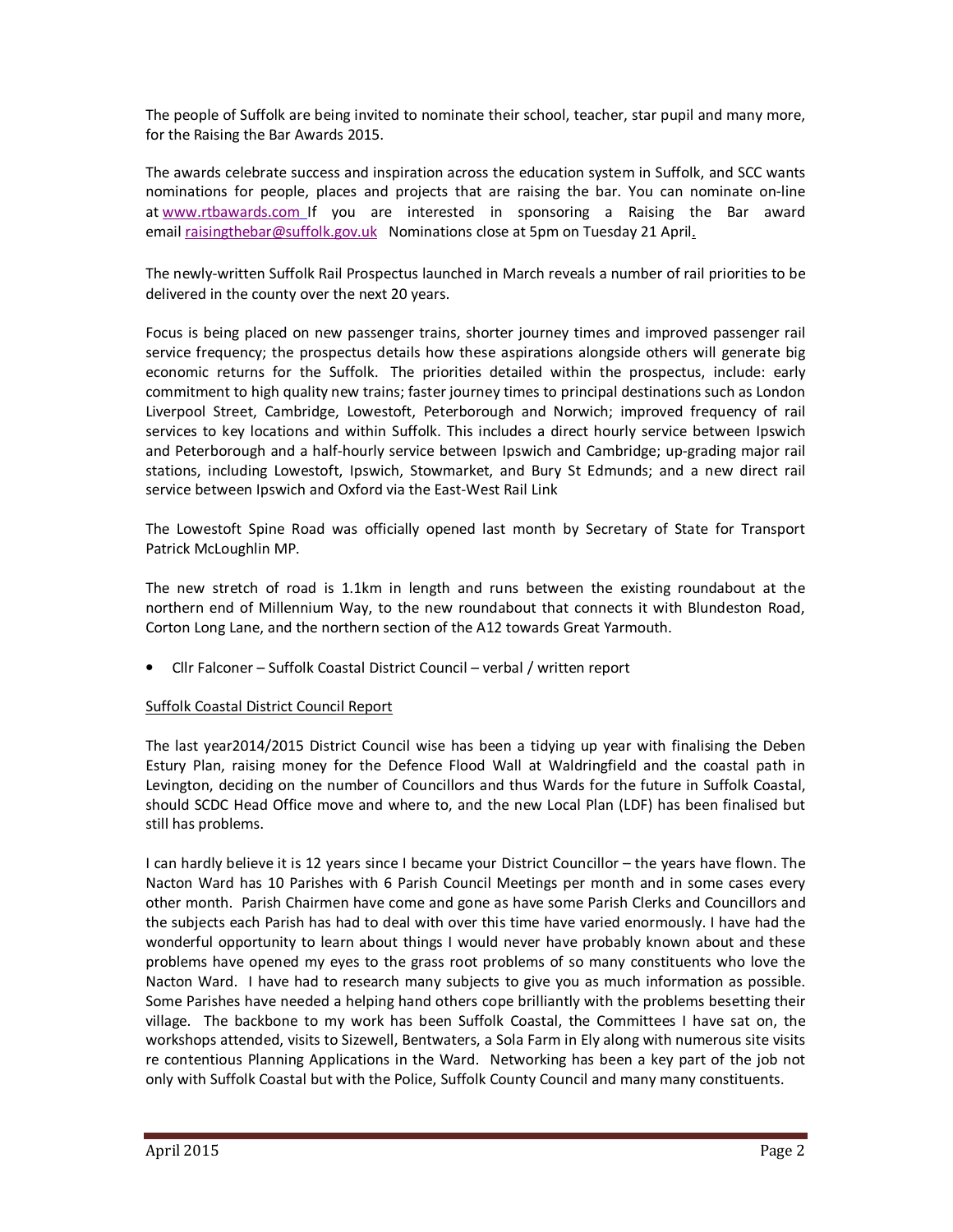As a reminder some of the events and highlights in the last 12 years that have occupied a great deal of my time both in the ten parishes as well as at Suffolk Coastal have been.

- Pubs Opening and Closing The Sharron in Bucklesham and The Ship in Levington.
- The three murders at Levington/Nacton.
- Caravan sites, bus routes and timetables, loss of Nacton Post Office, Sizewell C, Log Cabins.
- Biomass boilers, wind turbines in Bucklesham (3), Purdis Farm (2), Solar Panel Farms at Newbourne and Levington, telephone masts – scattered throughout the Ward.
- Recycling, wheelie bins, composting and waste disposal, affordable housing, doggie bins, food hygiene.
- The Pontoon at Waldringfield, beach and village litter picks, Waldringfield Quarry.
- Nottingham Declaration on Climate Change, Council Tax changes, partnership working, The Local Development Framework (LDF) – which has dominated the last eight years, BT Application – still undetermined. The Deben Estuary Partnership and Boundary changes.
- Reduction in District Councillors from 55 down to 42 at the election next month. SCDC accommodation move to Melton and the sale of Melton Offices.
- Tidal Surge in December 2013 affecting both Waldringfield and Levington.
- Public Rights of Way (PROW), Alcohol Licencing, Taxi Licencing, numerous planning applications, Amberfield and recently the Hollies.
- Car parking fees, introduction of Philis IT, Tourism, Community Enabling Fund, Community Infrastructure Levy (CIL).
- Levington winning the Calor Village of the Year competition, being Vice Chair and Chairman of Suffolk Coastal covering two years, Chairing the Quality Place Awards.

The list goes on !!!

Stepping down is going to leave a huge void in my life as all the villages over the last twelve years have been my back bone with all their ups and downs. My sincere thanks go to the Chairman and Parish Clerks for all the wonderful work that they have achieved. Thank you for letting me share and input to the best of my ability.

• Suffolk Police – PCSO Glynn Bown – written report

Monthly Report

| Parish                 | No. of crimes recorded | Same month last year |
|------------------------|------------------------|----------------------|
| Brightwell             |                        |                      |
| Bucklesham             |                        |                      |
| Foxhall                |                        |                      |
| Levington              |                        |                      |
| Nacton                 |                        |                      |
| Newbourne              |                        |                      |
| Purdis Farm            | 20                     |                      |
| Waldringfield          |                        |                      |
| Total Crime this month | 32                     | 17                   |

This month's recorded crime was 32. The level of recorded crime for the same period in 2014 was 17.

Brightwell had 1 recorded crime this month, a person was charged with having a dangerous dog which caused injury.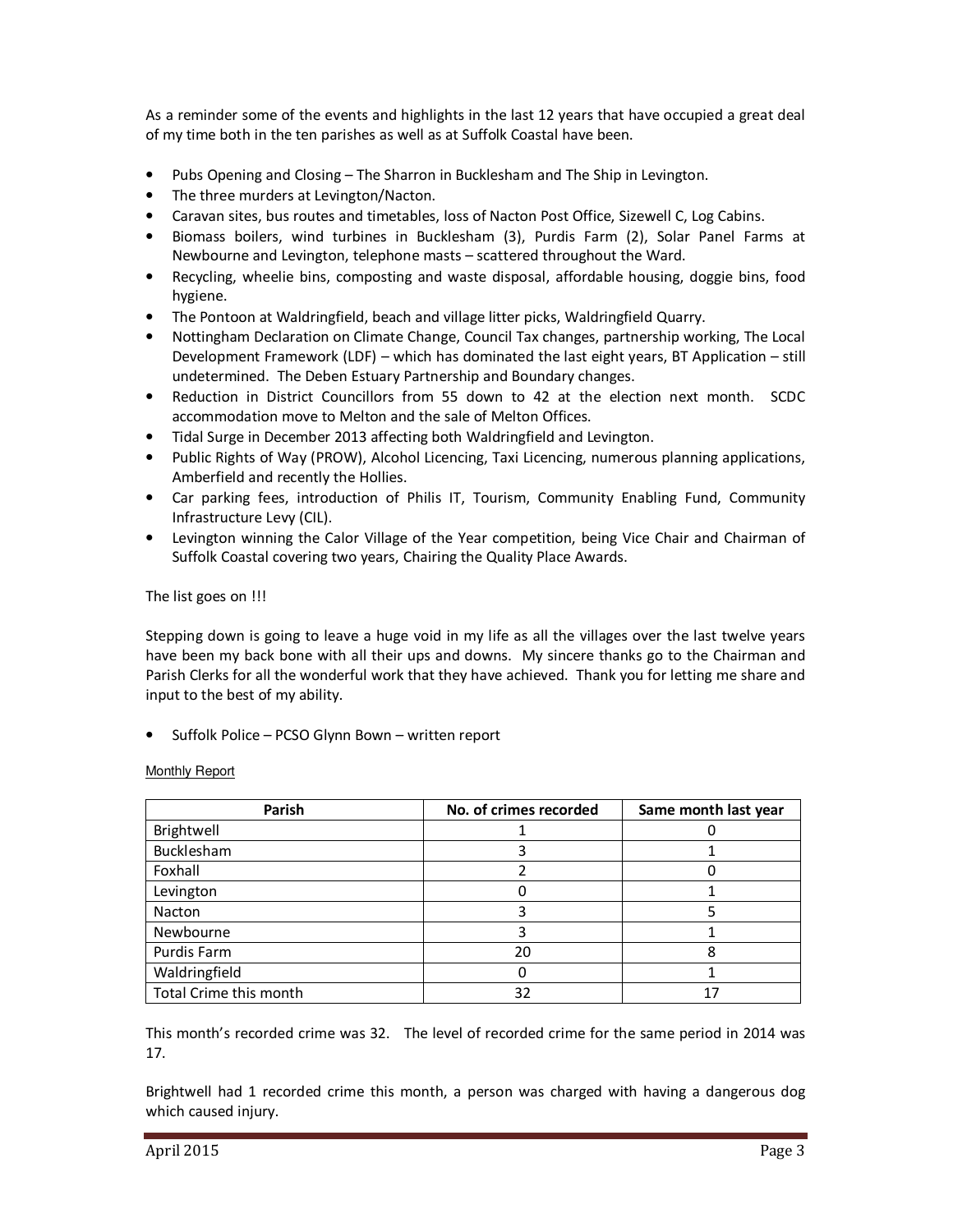Bucklesham 3 reported crimes this month, a motor vehicle was taken from inside an outbuilding which was entered without consent and a building was entered but nothing taken.

Foxhall had 2 crimes this month, 2 people were charged with driving whilst unfit through drink or drugs.

Levington are crime free this month.

Nacton had 3 reported crimes this month. There were 2 reports of theft from a motor vehicle and a vehicle was damaged whilst parked in a public car park,

Newbourne had 3 reported crime this month also, 1 person is on Police Bail for Theft, some damage was caused to the fencing of a poultry farm and officer investigated an Assault.

Purdis Farm recorded 20 crimes this month, 15 Sainsbury's. There were 3 reports of Theft other, 2 are linked reports of Heating Oil being removed from Oil Tanks located in rear gardens, and the 3<sup>rd</sup> relates to an insecure handbag that was left on a table at a public event being taken. Damage was caused to some outbuildings on a local Golf Course and a report of Assault was received.

Waldringfield is crime free this month.

A view of crime maps and data can now be found on the Internet www.police.uk

#### Annual Report – April 2014 – March 2015

| Parish                                 | No. of crimes recorded |
|----------------------------------------|------------------------|
| Brightwell                             | 5                      |
| Bucklesham                             | 17                     |
| Foxhall                                | 18                     |
| Levington                              | 12                     |
| Nacton                                 | 60                     |
| Newbourne                              | 12                     |
| Purdis Farm                            | 162                    |
| Waldringfield                          | 16                     |
| Total Crime for period Apr 14 - Mar 15 | 302                    |

#### **Brightwell – 5 recorded crimes**

Driving whilst Disqualified - 1 Theft Other  $-1$ Driving with excess alcohol - 1 Poss. Class B drugs - 1 Dangerous dog causing injury  $-1$ 

#### **Bucklesham – 17 recorded crimes**

Theft Other  $-1$ Burglary other building  $-2$ Theft of motor vehicle  $-1$ Theft from motor vehicle  $-2$ Possession of Class B Drug - 4 Criminal Damage Other – 4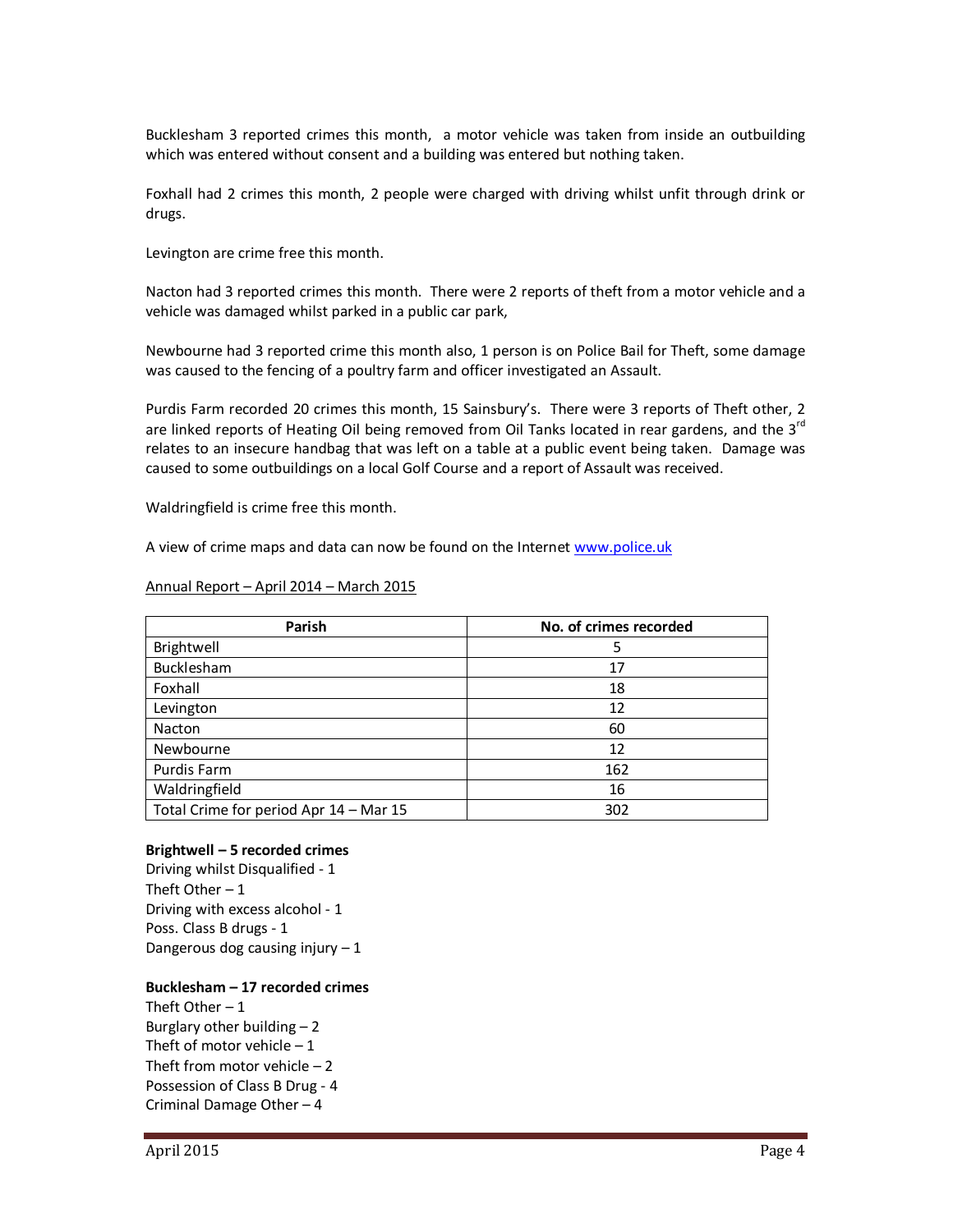Make off without payment - 1 Assault  $-1$ Burglary dwelling with intent - 1

### **Foxhall – 18 recorded crimes**

Criminal damage vehicle - 1 Burglary Dwelling – 2 Theft Other  $-2$ Driving with excess alcohol - 4 Possession of class b drugs - 2 Found on an enclosed premises - 1 Criminal Damage Other – 2 Aggravated taking of a motor vehicle  $-1$ Take a conveyance – motor vehicle - 1 Fraud  $-1$ Assault - 1

### **Levington – 12 recorded crimes**

Take a conveyance - motor vehicle - 1 Theft from Motor Vehicle – 2 Burglary Other Building – 6 Theft of Motor Vehicle  $-1$ Theft Other  $-1$ Drink Driving - 1

### **Nacton – 60 recorded crimes**

Theft Other  $-8$ Theft from Motor Vehicle – 15 Burglary Other Building with Intent  $-2$ Burglary Other Building – 7 Assault – 5 Interfere with Motor Vehicle – 1 Criminal Damage Vehicle – 4 Drink Driving – 1 Criminal damage other - 1 Criminal damage dwelling - 2 Burglary dwelling - 4 Possession of Class B drug - 4 Theft from person - 1 Theft of pedal cycle  $-1$ Arson  $-1$ Fear of provocation of violence  $-1$ Threat with a blade  $-1$ Possession of an offensive weapon - 1

### **Newbourne – 12 recorded crimes**

Criminal damage other - 2 Arson - 1 Drink Driving - 1 Theft Other  $-3$ Assault – 4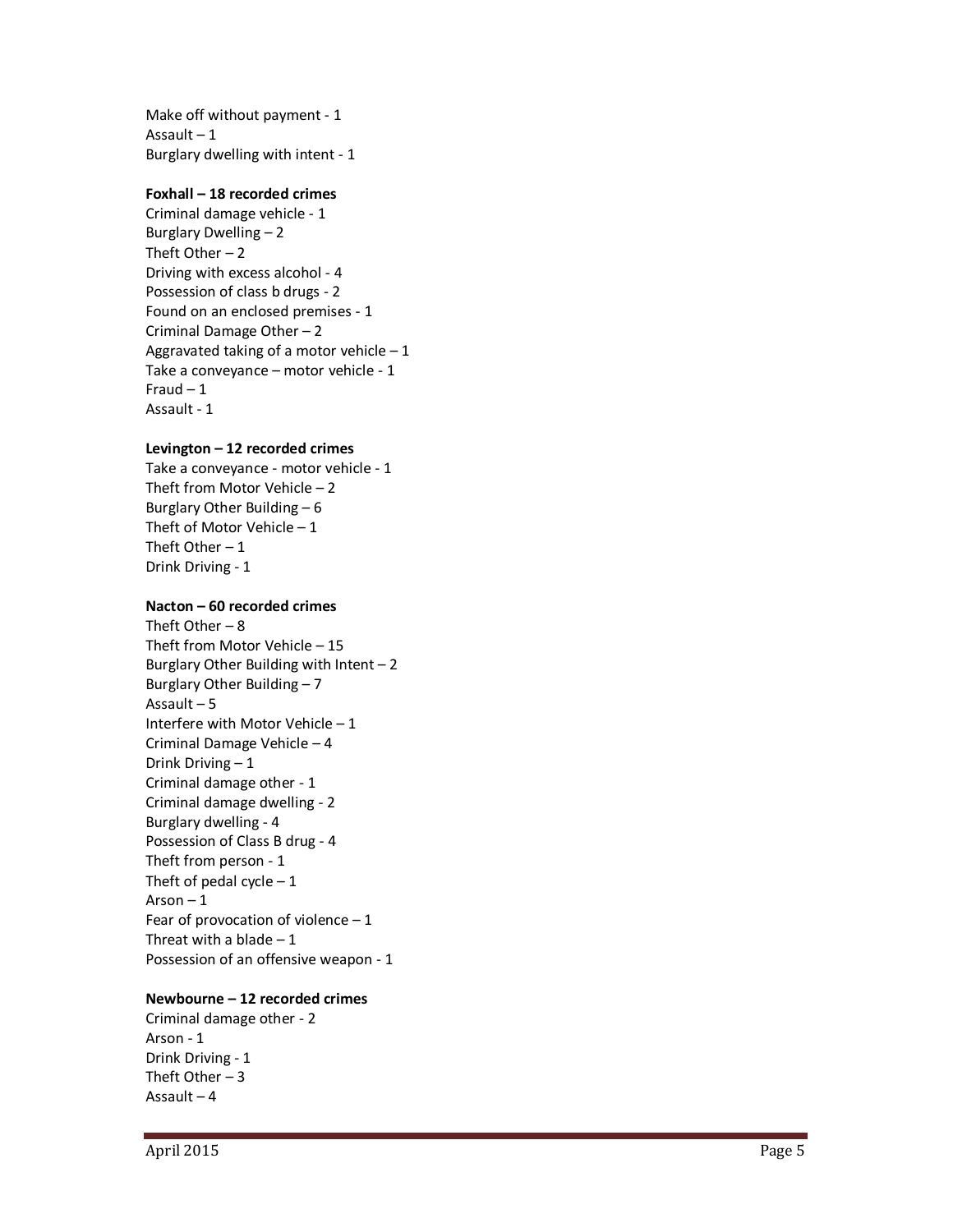Poss. Class B drugs – 1

**Purdis Farm - 162 recorded crimes. 99 - Sainsbury's / Homebase crimes 5 – Suffolk Showground / Trinity Park crimes**  Assault – 8 Interference with a motor vehicle - 6 Criminal Damage Vehicle – 2 Theft Other – 13 Theft from Vehicle – 12 Criminal Damage Other – 5 Cause Alarm/Distress - 3 Theft of Pedal Cycle  $-1$ Burglary dwelling  $-1$ Fear of provocation of violence - 1 Burglary other building - 4 Driving with excess alcohol  $-1$ Take a conveyance – motor vehicle - 1

### **Waldrinfield – 16 recorded crimes**

Theft Other  $-4$ Theft from Motor Vehicle – 2 Burglary Other Building - 3 Assault - 2 Driving with excess alcohol - 1 Poss. Class B Drugs – 1 Theft – from conveyance not a motor vehicle - 3

#### **The meeting was re-convened.**

#### **54.15 Clerk's Report**

No report this month.

#### **55.15 Planning**

The Planning Chairman reported that two planning applications were in the process of circulation as follows:

DC/15/1246/OUT – Fircroft Bucklesham Road Foxhall – To replace current detached private dwelling with a 2 story, 4/5 bedroom detached private dwelling to match neighbours.

DC/15/1159/FUL – 105 Bucklesham Road Purdis Farm

Demolition of single garage. Single storage extension comprising dining room, utility room, bedroom and comprising dining room, utility room, bedroom and bathroom. Reconstruction comprising office/bedroom entrance lobby and hall. Construct new double garage and extend drive and parking area.

#### **56.15 Locality Budget 2014/2015**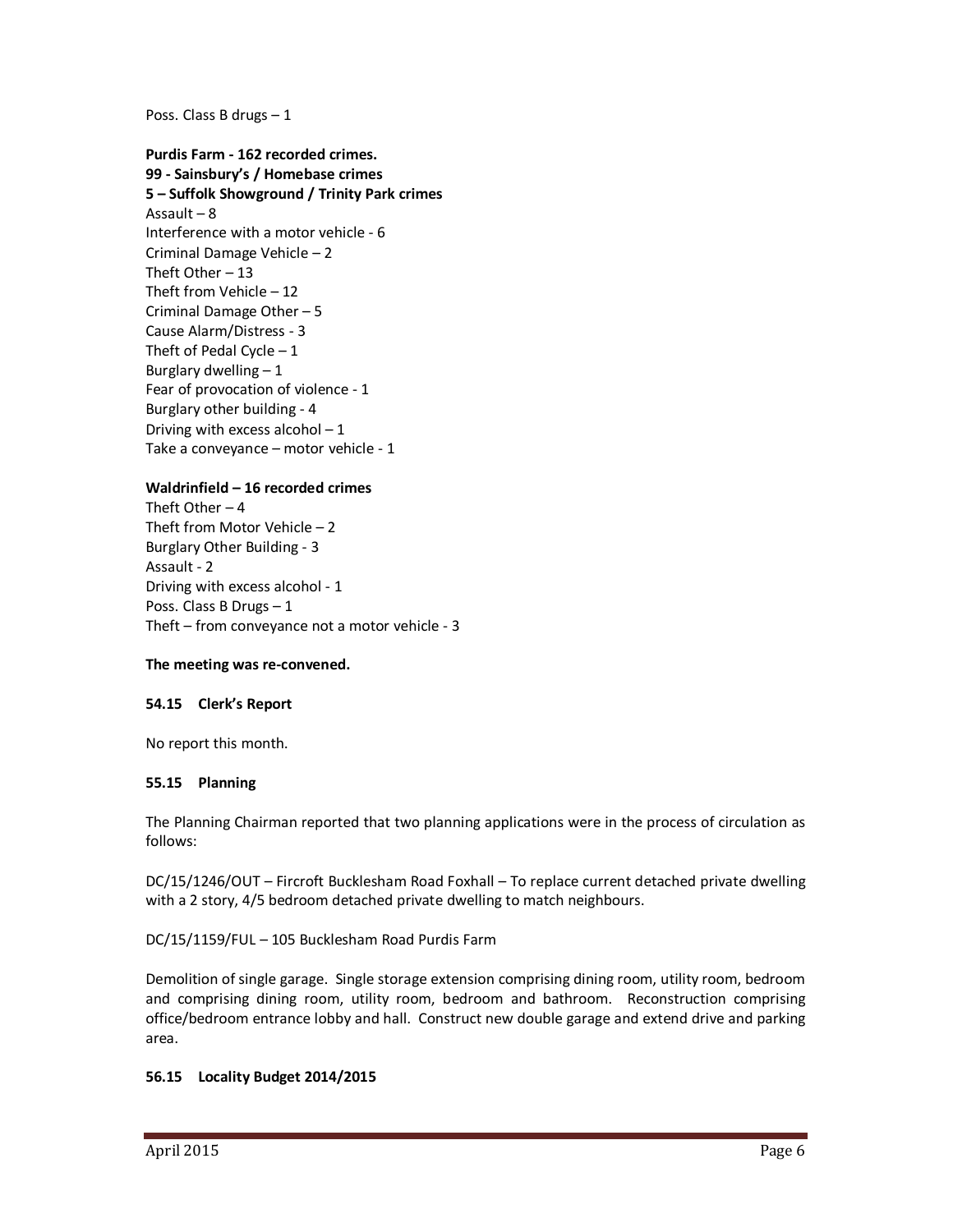The Chairman reported that Cllr O'brien had agreed to £700 for fly-tipping signs. The Clerk has received notification from Suffolk County Council that the Locality Budget will not be paid until after the elections. **Action: Clerk** 

## **57.15 Annual Parish Meeting /Annual Parish Council Meeting**

The Chairman reminded councillors that the Annual Parish Meeting would be held on the 13<sup>th</sup> May as follows; Brightwell 7.00 pm, Foxhall 7.10 pm and Purdis Farm 7.20 pm and Annual Reports should be sent to the Clerk prior to the meeting by Cllr Wells/Cllr Day (Foxhall), Cllr Newell (Brightwell) and Cllr Warham (Purdis Farm).

The Annual Parish Council Meeting will commence at 7.30 pm.

### **58.15 Broadband**

The Chairman reported that the Clerk had contacted Bucklesham, Nacton and Kesgrave regarding networking with the Group Parish Council to approach BT regarding the Nacton exchange. Kesgrave have stated that they have their own exchange. Bucklesham have agreed to network but no response has been received from Nacton. It was agreed that the Parish Council should network with Bucklesham and also Nacton if they are agreeable. **Action: Clerk**

### **59.15 Finance**

Income None Expenditure A J Buggs Salary and Expenses March 2015 **E314.44** HMRC Tax Jan, Feb & March 2015 **Example 2015 Example 2016 E176.80** 

Cllr Day proposed, seconded Cllr Newell that the above expenditure is approved – all in favour. **Action: Clerk** 

### **60.15 Correspondence**

None

### **61.15 Meetings attended by the Chairman and Clerk**

None

### **62.15 Members questions to the Chairman**

- a. Cllr Day reported that although the telephone had been installed in the telephone kiosk on Felixstowe Road it had still not been commissioned. **Action: Cllr Day / Clerk**
- b. Cllr Newell reported fly tipping of concrete in Kennels Road and a large freezer had been dumped beside the road in Monument Farm Lane. Both incidents have been reported to Suffolk County Council. Additionally, two freezers had also been dumped in Monument Farm Lane partially hidden by a tree root however these are on private land.

### **63.15 Date of next meeting**